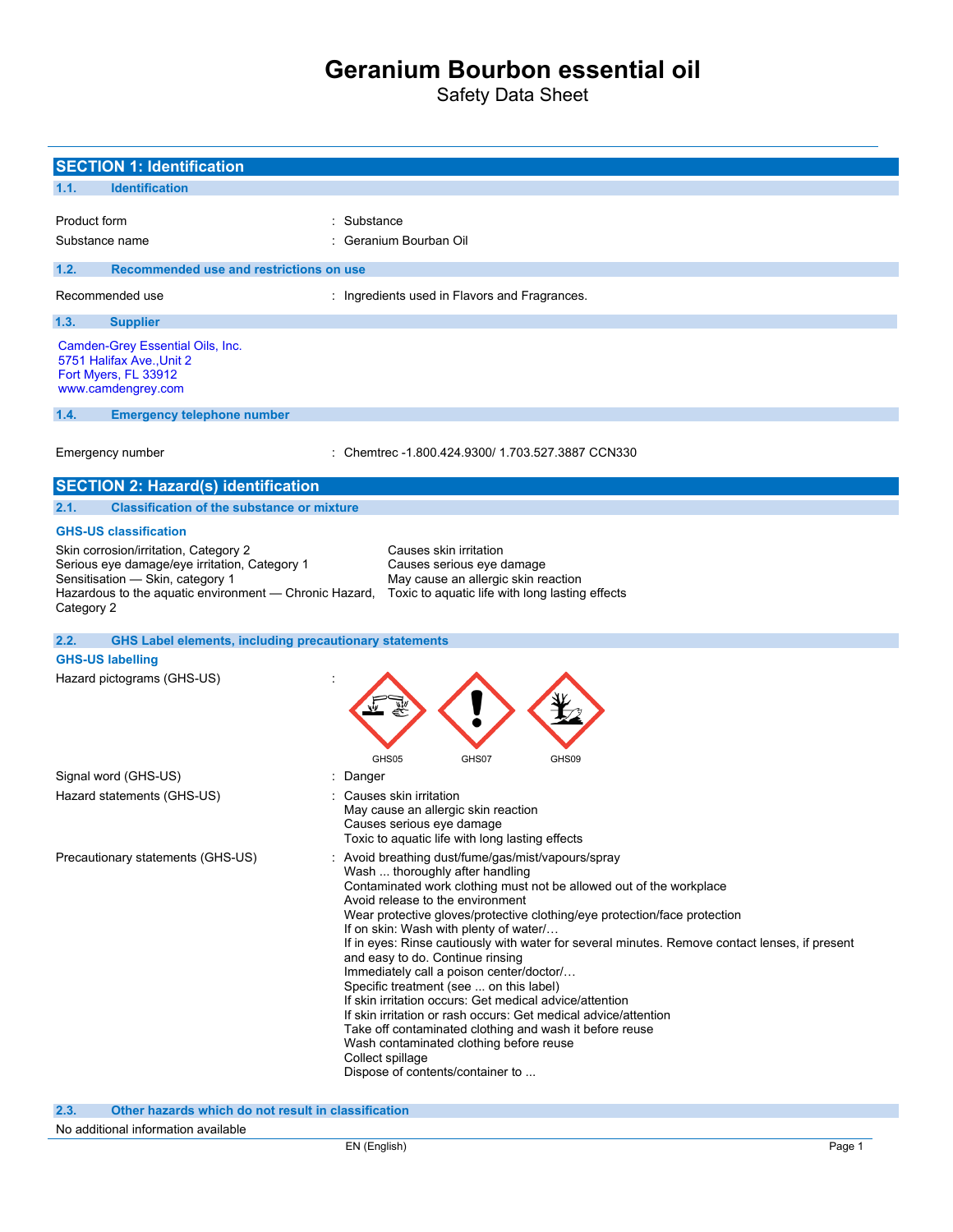# **2.4. Unknown acute toxicity (GHS US)**

Not applicable

### **SECTION 3: Composition/information on ingredients**

### **3.1. Substance**

#### Name : Geranium Bourban Oil

| <b>Name</b>     | <b>Product identifier</b> | $\frac{9}{6}$ | <b>GHS-US classification</b>                                         |
|-----------------|---------------------------|---------------|----------------------------------------------------------------------|
| Citronellol     | (CAS No) 1036-22-9        | $25 - 50$     | Skin Irrit. 2, H315<br>Skin Sens. 1, H317<br>Aquatic Chronic 2, H411 |
| <b>GERANIOL</b> | (CAS No) 106-24-1         | 10 - 25       | Skin Irrit. 2, H315<br>Eye Dam. 1, H318<br>Skin Sens. 1, H317        |
| <b>LINALOOL</b> | (CAS No) 78-70-6          | $2.5 - 10$    | Skin Irrit. 2, H315<br>Eye Irrit. 2A, H319                           |

Full text of classification categories and H statements : see section 16

#### **3.2. Mixture** Not applicable

| <b>SECTION 4: First-aid measures</b>                                    |                                                                                                                                                                                                                                                                                                                                                             |  |  |  |
|-------------------------------------------------------------------------|-------------------------------------------------------------------------------------------------------------------------------------------------------------------------------------------------------------------------------------------------------------------------------------------------------------------------------------------------------------|--|--|--|
| 4.1.<br><b>Description of first aid measures</b>                        |                                                                                                                                                                                                                                                                                                                                                             |  |  |  |
| First-aid measures general                                              | : Never give anything by mouth to an unconscious person.                                                                                                                                                                                                                                                                                                    |  |  |  |
| First-aid measures after inhalation                                     | : Allow the victim to rest.                                                                                                                                                                                                                                                                                                                                 |  |  |  |
| First-aid measures after skin contact                                   | Take off contaminated clothing and wash it before reuse. Watch out for any remaining product<br>between skin and clothing, watches, shoes, etc. If the contaminated area is widespread andor<br>there is damage to the skin, a doctor must be consulted or the patient transferred to hospital. If<br>skin irritation occurs: Get medical advice/attention. |  |  |  |
| First-aid measures after eye contact                                    | Wash thoroughly with soft, clean water for 15 minutes holding eye lids open. Regardless of<br>initial state, refer patient to an ophthalmologist and show him the label.                                                                                                                                                                                    |  |  |  |
| First-aid measures after ingestion                                      | Do NOT induce vomiting. In the event of swallowing, if the quantity is small (no more than one<br>mouthful), rinse the mouth with lukewarm water and consult a doctor. Do not give patient<br>anything orally. Get immediate medical advice/attention.                                                                                                      |  |  |  |
| 4.2.<br>Most important symptoms and effects (acute and delayed)         |                                                                                                                                                                                                                                                                                                                                                             |  |  |  |
| Symptoms/injuries after inhalation                                      | Exposure to vapours from this solvent in excess of the stated occupational exposure limit may<br>result in adverse health effects such as mucous membrane and respiratory system irritation<br>and adverse effects on kidney, liver and central nervous system.                                                                                             |  |  |  |
| Symptoms/injuries after skin contact                                    | May cause an allergic skin reaction. May cause irreversible damage to skin: namely<br>inflammation of the skin or the formation of erythema and eschar or oedema following exposure<br>up to four hours.                                                                                                                                                    |  |  |  |
| Symptoms/injuries after eye contact                                     | Causes serious eye damage. May have irreversible effects on the eyes, such as tissue damage<br>in the eye, or serious physical decay of sight, which is not fully reversible by the end of<br>observation at 21 days.                                                                                                                                       |  |  |  |
| Symptoms/injuries after ingestion                                       | : Abdominal pain, nausea. Ingestion may cause nausea and vomiting.                                                                                                                                                                                                                                                                                          |  |  |  |
| 4.3.<br>Immediate medical attention and special treatment, if necessary |                                                                                                                                                                                                                                                                                                                                                             |  |  |  |
| No additional information available                                     |                                                                                                                                                                                                                                                                                                                                                             |  |  |  |
| <b>SECTION 5: Fire-fighting measures</b>                                |                                                                                                                                                                                                                                                                                                                                                             |  |  |  |
| 5.1.<br>Suitable (and unsuitable) extinguishing media                   |                                                                                                                                                                                                                                                                                                                                                             |  |  |  |
| Suitable extinguishing media                                            | : ABC-powder. Water spray. Foam. Carbon dioxide. BC-powder.                                                                                                                                                                                                                                                                                                 |  |  |  |

|                                | <b>Pandono Oxtingaloring inpaid</b>                            |                                                                                                                                        |
|--------------------------------|----------------------------------------------------------------|----------------------------------------------------------------------------------------------------------------------------------------|
| Unsuitable extinguishing media |                                                                | : Water Water Jet.                                                                                                                     |
| 5.2.                           | Specific hazards arising from the chemical                     |                                                                                                                                        |
| Fire hazard                    |                                                                | A fire will often produce a thick black smoke. Exposure to decomposition products may be<br>hazardous to health. Do not breathe smoke. |
| Reactivity                     |                                                                | : In the event of a fire, cabon monoxide can be formed. In the event of a fire, carbon dioxide may<br>be formed.                       |
| 5.3.                           | Special protective equipment and precautions for fire-fighters |                                                                                                                                        |
|                                | Protection during firefighting                                 | : Wear recommended personal protective equipment.                                                                                      |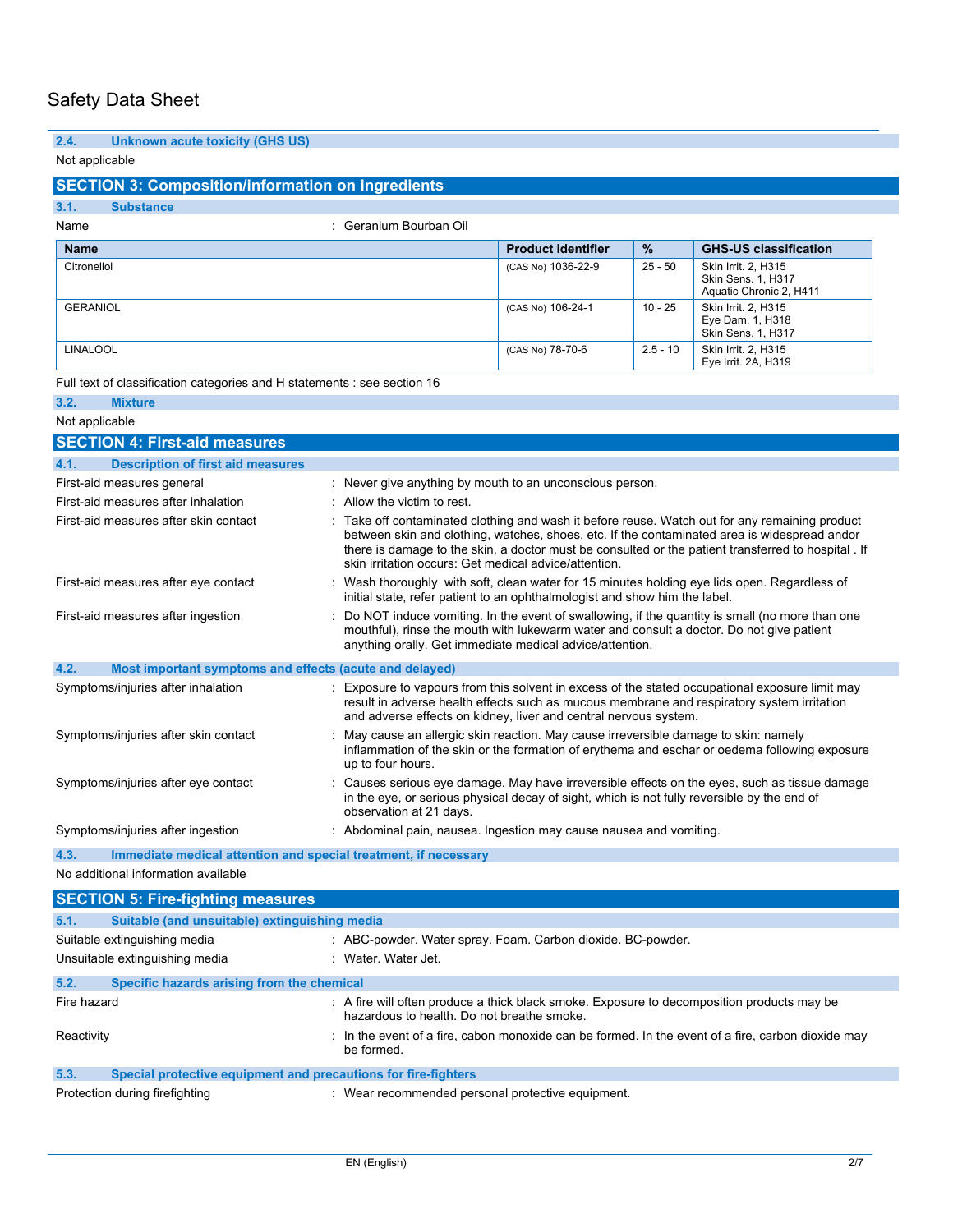| <b>SECTION 6: Accidental release measures</b> |                                                                     |                                                                                                                                                                                                                                                                                                                                                                                                                                            |  |  |  |
|-----------------------------------------------|---------------------------------------------------------------------|--------------------------------------------------------------------------------------------------------------------------------------------------------------------------------------------------------------------------------------------------------------------------------------------------------------------------------------------------------------------------------------------------------------------------------------------|--|--|--|
| 6.1.                                          | Personal precautions, protective equipment and emergency procedures |                                                                                                                                                                                                                                                                                                                                                                                                                                            |  |  |  |
| General measures                              |                                                                     | : Avoid contact with skin and eyes.                                                                                                                                                                                                                                                                                                                                                                                                        |  |  |  |
|                                               |                                                                     |                                                                                                                                                                                                                                                                                                                                                                                                                                            |  |  |  |
| 6.1.1.                                        | For non-emergency personnel                                         |                                                                                                                                                                                                                                                                                                                                                                                                                                            |  |  |  |
| Protective equipment                          |                                                                     | : Use personal protective equipment (PPE).                                                                                                                                                                                                                                                                                                                                                                                                 |  |  |  |
| 6.1.2.                                        | For emergency responders                                            |                                                                                                                                                                                                                                                                                                                                                                                                                                            |  |  |  |
| Protective equipment                          |                                                                     | : Wear recommended personal protective equipment.                                                                                                                                                                                                                                                                                                                                                                                          |  |  |  |
| 6.2.                                          | <b>Environmental precautions</b>                                    |                                                                                                                                                                                                                                                                                                                                                                                                                                            |  |  |  |
|                                               |                                                                     | Contain and collect spillages with non-combustible absorbent materials, e.g. Do not allow to enter drains or water courses.                                                                                                                                                                                                                                                                                                                |  |  |  |
| 6.3.                                          | Methods and material for containment and cleaning up                |                                                                                                                                                                                                                                                                                                                                                                                                                                            |  |  |  |
| For containment                               |                                                                     | Do not allow product to reach sewage system or any water course.                                                                                                                                                                                                                                                                                                                                                                           |  |  |  |
| Methods for cleaning up                       |                                                                     | : Clean up with detergents. Do not use solvents or thinners.                                                                                                                                                                                                                                                                                                                                                                               |  |  |  |
| 6.4.                                          | <b>Reference to other sections</b>                                  |                                                                                                                                                                                                                                                                                                                                                                                                                                            |  |  |  |
| No additional information available           |                                                                     |                                                                                                                                                                                                                                                                                                                                                                                                                                            |  |  |  |
|                                               | <b>SECTION 7: Handling and storage</b>                              |                                                                                                                                                                                                                                                                                                                                                                                                                                            |  |  |  |
| 7.1.                                          | <b>Precautions for safe handling</b>                                |                                                                                                                                                                                                                                                                                                                                                                                                                                            |  |  |  |
| Precautions for safe handling                 |                                                                     | : Avoid contact with skin, eyes and clothing. Remove contaminated clothing. Ensure adequate<br>ventilation. Emergency eye wash fountains and safety showers should be available in the<br>immediate vicinity of any potential exposure. Prevent access by unauthorized personnel. Do<br>not eat, drink or smoke when using this product. Keep away from heat, hot surfaces, sparks,<br>open flames and other ignition sources. No smoking. |  |  |  |
| 7.2.                                          | Conditions for safe storage, including any incompatibilities        |                                                                                                                                                                                                                                                                                                                                                                                                                                            |  |  |  |
| Technical measures                            |                                                                     | : Keep away from food and drink, including for animals.                                                                                                                                                                                                                                                                                                                                                                                    |  |  |  |
| Storage conditions                            |                                                                     | : Always keep in packaging made of an identical material to the original. Keep away from food<br>and drink, including for animals. Keep away from heat, hot surfaces, sparks, open flames and<br>other ignition sources. No smoking. Store in a well-ventilated place. Keep container tightly<br>closed.                                                                                                                                   |  |  |  |
| Storage area                                  |                                                                     | : The floor must be impermeable and form a collecting basin so that, in the event of an<br>accidental spillage, the liquid cannot spread beyond this area.                                                                                                                                                                                                                                                                                 |  |  |  |
| Special rules on packaging                    |                                                                     | : Always keep in packaging made of an identical material to the original.                                                                                                                                                                                                                                                                                                                                                                  |  |  |  |
|                                               | <b>SECTION 8: Exposure controls/personal protection</b>             |                                                                                                                                                                                                                                                                                                                                                                                                                                            |  |  |  |

| 8.1.<br><b>Control parameters</b> |  |  |  |  |
|-----------------------------------|--|--|--|--|
| <b>Citronellol (1036-22-9)</b>    |  |  |  |  |
| Not applicable                    |  |  |  |  |
| <b>GERANIOL (106-24-1)</b>        |  |  |  |  |
| Not applicable                    |  |  |  |  |
| <b>LINALOOL (78-70-6)</b>         |  |  |  |  |
| Not applicable                    |  |  |  |  |

### **8.2. Appropriate engineering controls**

No additional information available

### **8.3. Individual protection measures/Personal protective equipment**

### **Personal protective equipment:**

Gloves. Protective clothing. Protective goggles.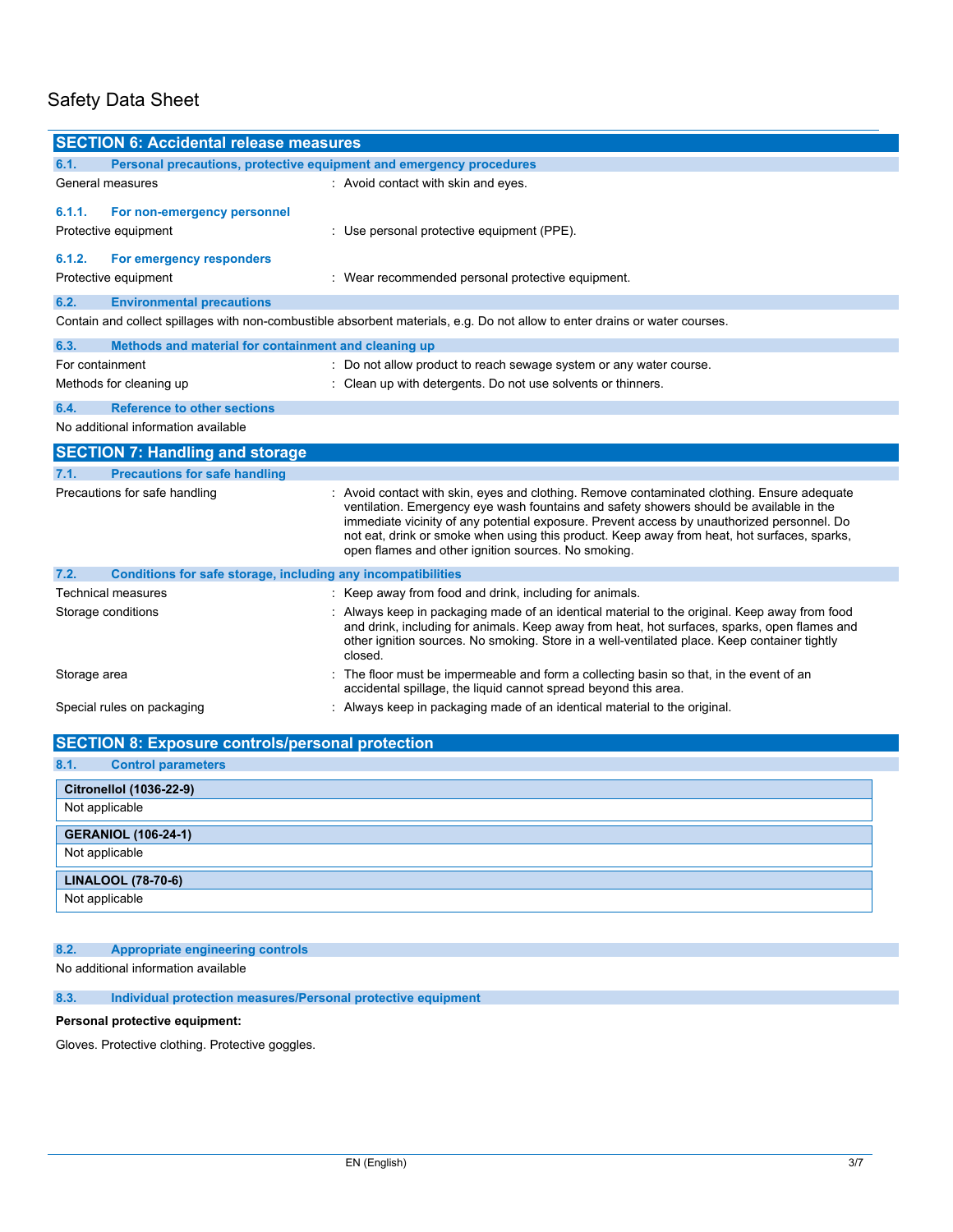

### **SECTION 9: Physical and chemical properties 9.1. Information on basic physical and chemical properties** Physical state : Liquid Colour : YELLOW GREEN TO GREEN BROWN Odour Contract Contract Contract Contract Contract Contract Contract Contract Contract Contract Contract Contract Contract Contract Contract Contract Contract Contract Contract Contract Contract Contract Contract Contract Odour threshold is a set of the state of the state of the state of the state of the state of the state of the state of the state of the state of the state of the state of the state of the state of the state of the state of pH : No data available Melting point **in the case of the case of the case of the case of the case of the case of the case of the case of the case of the case of the case of the case of the case of the case of the case of the case of the case of** Freezing point **in the case of the Contract Contract Contract Contract Contract Contract Contract Contract Contract Contract Contract Contract Contract Contract Contract Contract Contract Contract Contract Contract Contrac** Boiling point **Example 20** Solid Resolution of the Solid Resolution of the Solid Resolution of the Solid Resolution of the Solid Resolution of the Solid Resolution of the Solid Resolution of the Solid Resolution of the Sol Flash point : 95 °C Relative evaporation rate (butyl acetate=1) : No data available Flammability (solid, gas)  $\blacksquare$  : No data available Vapour pressure in the set of the set of the set of the value of the value of the value of the value of the value of the value of the value of the value of the value of the value of the value of the value of the value of t Relative vapour density at 20 °C : No data available Relative density **EXECUTE:** No data available Density : 0.88 - 0.895 Solubility : Insoluble. Log Pow **: No data available** Auto-ignition temperature **interests** : No data available

Decomposition temperature : No data available Viscosity, kinematic **intervalse in the Contract Contract Contract Contract Contract Contract Contract Contract Contract Contract Contract Contract Contract Contract Contract Contract Contract Contract Contract Contract Co** Viscosity, dynamic **intervalse in the Contract of Contract Available** : No data available Explosive limits **Explosive limits Explosive limits Explosive limits EXPLOSIVE 2018** Explosive properties in the set of the set of the set of the set of the set of the set of the set of the set of the set of the set of the set of the set of the set of the set of the set of the set of the set of the set of Oxidising properties **in the Community Community** Contains a No data available

#### **9.2. Other information**

No additional information available

|            | <b>SECTION 10: Stability and reactivity</b>                                                                                                |     |
|------------|--------------------------------------------------------------------------------------------------------------------------------------------|-----|
| 10.1.      | <b>Reactivity</b>                                                                                                                          |     |
|            | In the event of a fire, cabon monoxide can be formed. In the event of a fire, carbon dioxide may be formed.                                |     |
| 10.2.      | <b>Chemical stability</b>                                                                                                                  |     |
|            | Stable under normal conditions. Stable under normal conditions of use.                                                                     |     |
| 10.3.      | <b>Possibility of hazardous reactions</b>                                                                                                  |     |
| $(NOx)$ .  | When exposed to high temperatures may produce hazardous decomposition products such as carbon monoxide and dioxide, smoke, nitrogen oxides |     |
| 10.4.      | <b>Conditions to avoid</b>                                                                                                                 |     |
| humid air. |                                                                                                                                            |     |
| 10.5.      | <b>Incompatible materials</b>                                                                                                              |     |
| Water.     |                                                                                                                                            |     |
| 10.6.      | <b>Hazardous decomposition products</b>                                                                                                    |     |
|            | Carbon dioxide. Carbon monoxide.                                                                                                           |     |
|            | <b>SECTION 11: Toxicological information</b>                                                                                               |     |
| 11.1.      | Information on toxicological effects                                                                                                       |     |
|            |                                                                                                                                            |     |
|            | EN (English)                                                                                                                               | 4/7 |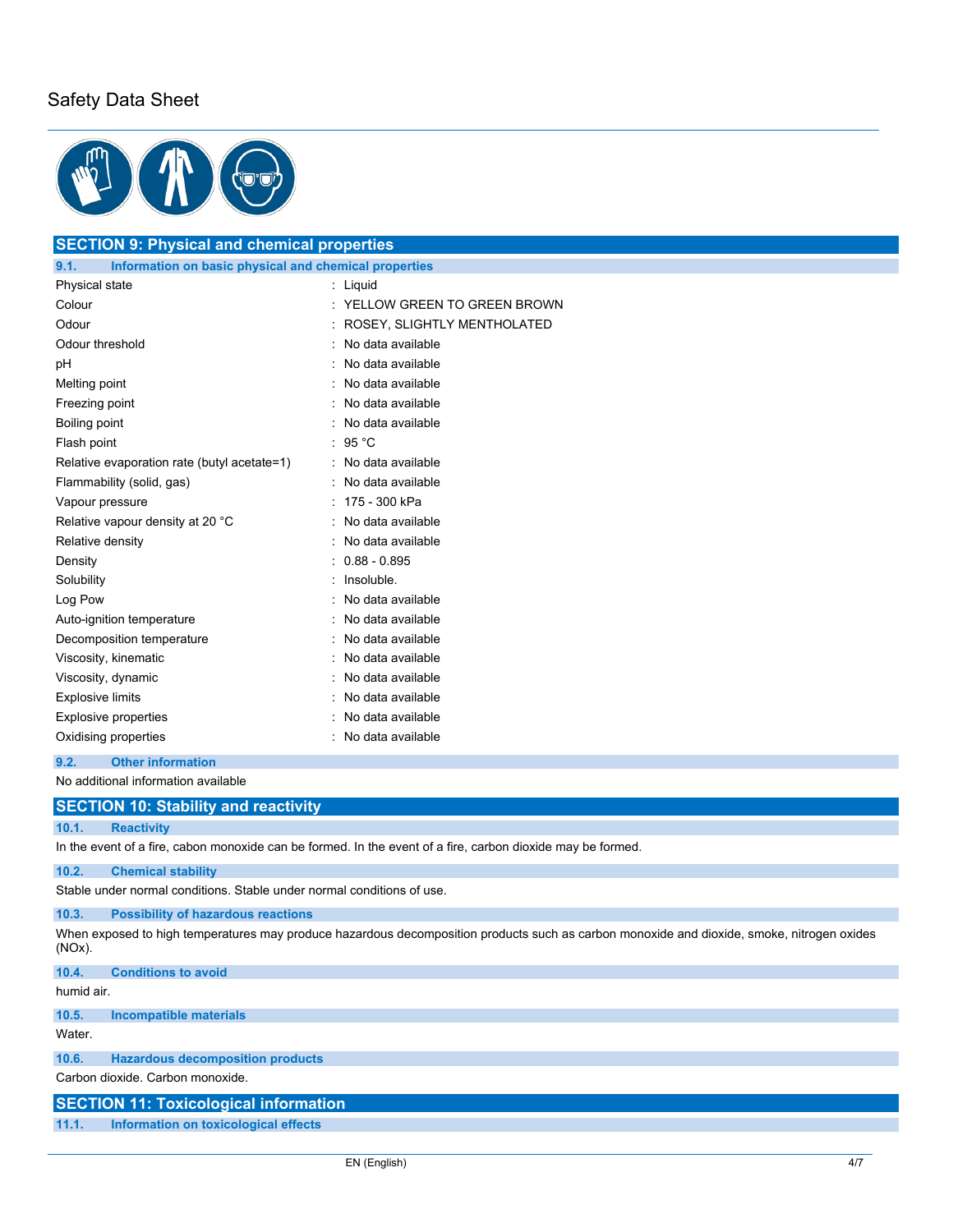| Acute toxicity                                                                                                                               | : Not classified                                                                                                                                                                                                                                                |
|----------------------------------------------------------------------------------------------------------------------------------------------|-----------------------------------------------------------------------------------------------------------------------------------------------------------------------------------------------------------------------------------------------------------------|
| Skin corrosion/irritation<br>Serious eye damage/irritation<br>Respiratory or skin sensitisation<br>Germ cell mutagenicity<br>Carcinogenicity | Causes skin irritation.<br>Causes serious eye damage.<br>May cause an allergic skin reaction.<br>Not classified<br>Not classified                                                                                                                               |
| Reproductive toxicity<br>Specific target organ toxicity (single exposure)                                                                    | : Not classified<br>: Not classified                                                                                                                                                                                                                            |
| Specific target organ toxicity (repeated<br>exposure)                                                                                        | : Not classified                                                                                                                                                                                                                                                |
| Aspiration hazard                                                                                                                            | : Not classified                                                                                                                                                                                                                                                |
| Potential adverse human health effects and<br>symptoms                                                                                       | Dizziness, headaches, drop in blood pressure, nausea. irritation of the mucous membrane and<br>the respiratory system and adverse effects on the renal and central nervous systems.                                                                             |
| Symptoms/injuries after inhalation                                                                                                           | Exposure to vapours from this solvent in excess of the stated occupational exposure limit may<br>result in adverse health effects such as mucous membrane and respiratory system irritation<br>and adverse effects on kidney, liver and central nervous system. |
| Symptoms/injuries after skin contact                                                                                                         | May cause an allergic skin reaction. May cause irreversible damage to skin: namely<br>inflammation of the skin or the formation of erythema and eschar or oedema following exposure<br>up to four hours.                                                        |
| Symptoms/injuries after eye contact                                                                                                          | Causes serious eye damage. May have irreversible effects on the eyes, such as tissue damage<br>in the eye, or serious physical decay of sight, which is not fully reversible by the end of<br>observation at 21 days.                                           |
| Symptoms/injuries after ingestion                                                                                                            | : Abdominal pain, nausea. Ingestion may cause nausea and vomiting.                                                                                                                                                                                              |
| <b>SECTION 12: Ecological information</b>                                                                                                    |                                                                                                                                                                                                                                                                 |
| 12.1.<br><b>Toxicity</b>                                                                                                                     |                                                                                                                                                                                                                                                                 |
| Ecology - general                                                                                                                            | : Do not allow into drains or water courses. Harmful to aquatic life with long lasting effects.                                                                                                                                                                 |
| 12.2.<br><b>Persistence and degradability</b>                                                                                                |                                                                                                                                                                                                                                                                 |
| No additional information available                                                                                                          |                                                                                                                                                                                                                                                                 |
| 12.3.<br><b>Bioaccumulative potential</b>                                                                                                    |                                                                                                                                                                                                                                                                 |
| No additional information available                                                                                                          |                                                                                                                                                                                                                                                                 |
| 12.4.<br><b>Mobility in soil</b>                                                                                                             |                                                                                                                                                                                                                                                                 |
| No additional information available                                                                                                          |                                                                                                                                                                                                                                                                 |

| 12.5.          | Other adverse effects        |                                     |
|----------------|------------------------------|-------------------------------------|
|                | Effect on the global warming | No known effects from this product. |
| GWPmix comment |                              | No known effects from this product. |

| <b>SECTION 13: Disposal considerations</b> |                                                                                       |  |  |  |
|--------------------------------------------|---------------------------------------------------------------------------------------|--|--|--|
| 13.1.<br><b>Disposal methods</b>           |                                                                                       |  |  |  |
| Regional legislation (waste)               | : Disposal must be done according to official regulations.                            |  |  |  |
| Waste treatment methods                    | : Do not allow into drains or water courses. Give to a certified disposal contractor. |  |  |  |
| Product/Packaging disposal recommendations | : Empty container completely. Keep label on container.                                |  |  |  |
| Additional information                     | : Recycle or dispose of in compliance with current legislation.                       |  |  |  |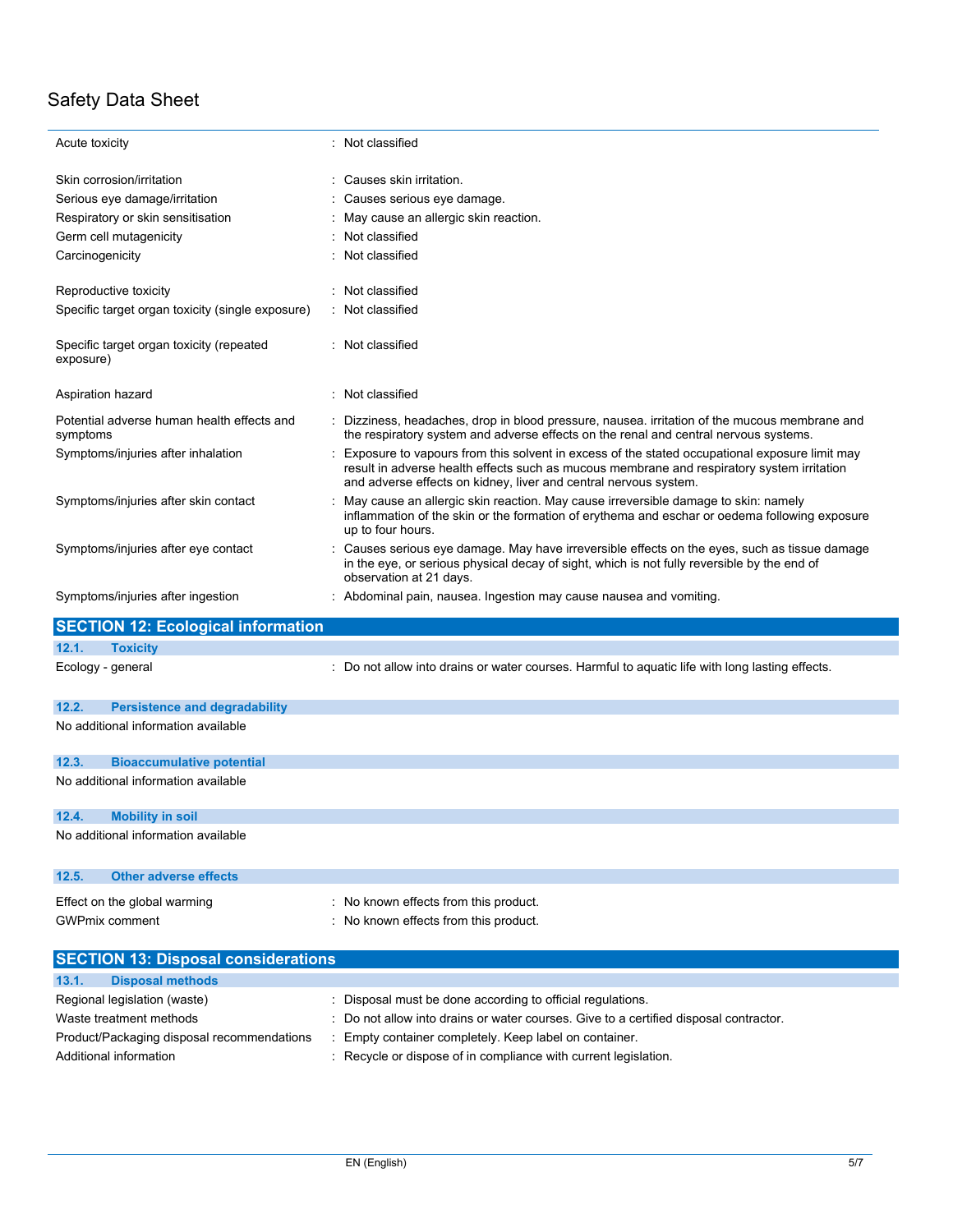### **SECTION 14: Transport information**

#### **Department of Transportation (DOT)**

In accordance with DOT Not regulated

#### **TDG**

Not regulated

#### **Transport by sea**

UN-No. (IMDG) : 3082 Marine pollutant in the set of the set of the set of the set of the set of the set of the set of the set of the set of the set of the set of the set of the set of the set of the set of the set of the set of the set of the

- Transport document description (IMDG) : UN 3082 UN3082=ENVIRONMENTALLY HAZARDOUS SUBSTANCE, LIQUID, N.O.S (citronellol), 9, III
	-
- Proper Shipping Name (IMDG) : UN3082=ENVIRONMENTALLY HAZARDOUS SUBSTANCE, LIQUID, N.O.S (citronellol)
- Class (IMDG) **Solution Class (IMDG)**  $\cdot$  9 Miscellaneous dangerous substances and articles
- Packing group (IMDG)  $\qquad \qquad \qquad$  : III substances presenting low danger



#### **Air transport**

| Transport document description (IATA) | UN 3082 UN3082=ENVIRONMENTALLY HAZARDOUS SUBSTANCE, LIQUID, N.O.S.<br>(citronellol), 9, III |
|---------------------------------------|---------------------------------------------------------------------------------------------|
| UN-No. (IATA)                         | : 3082                                                                                      |
| Proper Shipping Name (IATA)           | UN3082=ENVIRONMENTALLY HAZARDOUS SUBSTANCE, LIQUID, N.O.S. (citronellol)                    |
| Class (IATA)                          | : 9 - Miscellaneous Dangerous Goods                                                         |
| Packing group (IATA)                  | : III - Minor Danger                                                                        |

#### **SECTION 15: Regulatory information**

**15.1. US Federal regulations**

| <b>LINALOOL (78-70-6)</b> |  |
|---------------------------|--|
|                           |  |

Listed on the United States TSCA (Toxic Substances Control Act) inventory

#### **15.2. International regulations**

**CANADA** No additional information available

**EU-Regulations** No additional information available

**National regulations** No additional information available

**15.3. US State regulations** No additional information available

**SECTION 16: Other information**